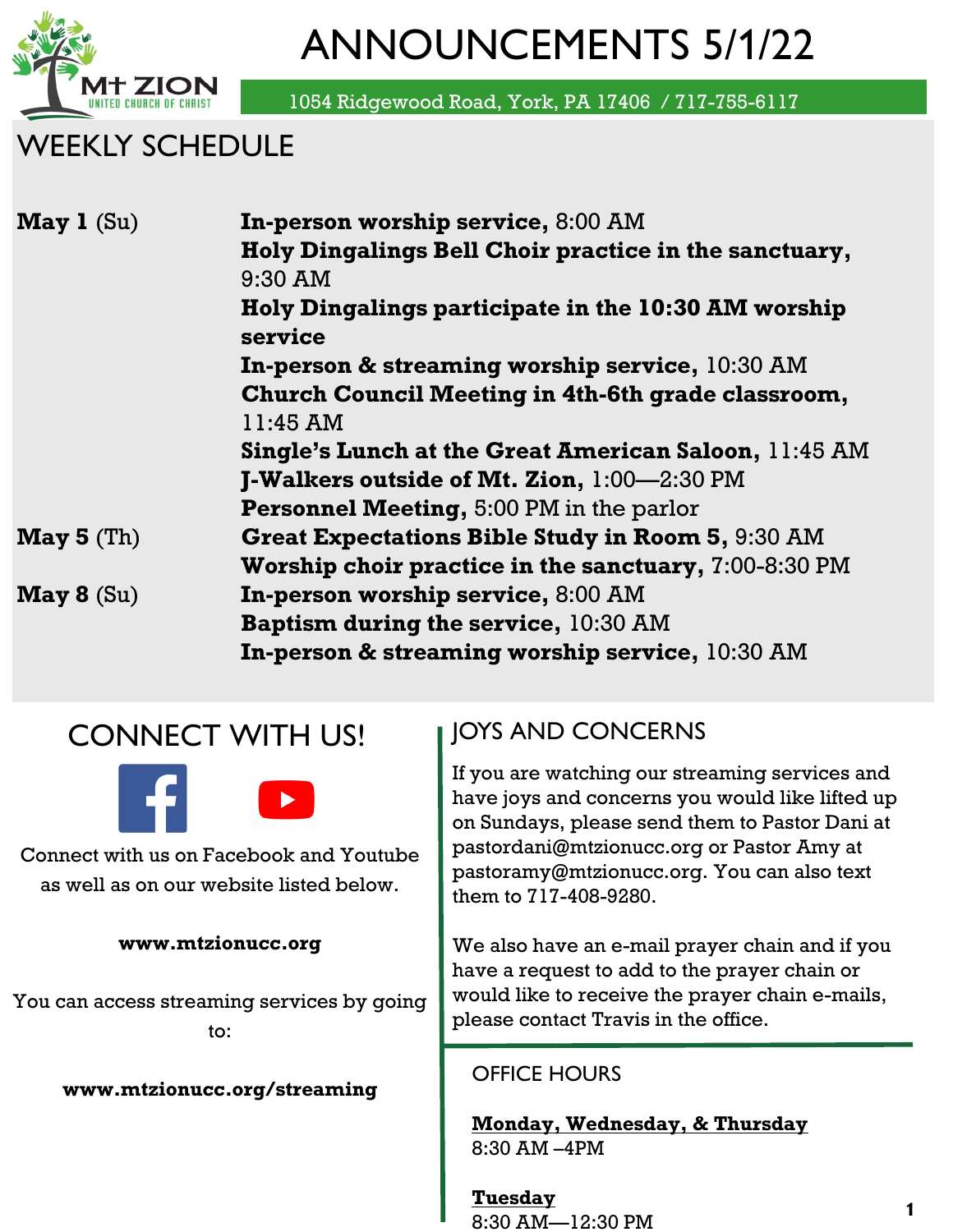## **WORSHIP**

### STREAMING WORSHIP SERVICES

We continue to offer our streaming worship service at 10:30 AM each Sunday which can be accessed on the church website (www.mtzionucc.org/streaming), on Facebook, and on YouTube.

If you would like to dial-in and listen to our service over the phone, you can call the toll-free number below! You can also listen to the most recent worship service by calling the number during the week.

#### **888-719-1054**

PRAYER REQUESTS

#### **Recuperating:**

**Undergoing Treatment:**

*Bonnie Murphy Elaine Doll Robin Everhart*

#### *Faye Hevner Nancy Schwartz Monika Fauth Ted Trout-Landen Robin Everhart Mary Jane Snyder*

*Jen Kerchner*



### EASTERTIDE WORSHIP SERIES

Our Eastertide worship series is focused on rejoicing! Join us on Sundays at 8:00 AM & 10:30 AM or streaming at 10:30 AM as we explore the role of rejoicing in many different types of situations!

# **OUTDOOR WORSHIP &**

## **CHURCH PICNIC**



We will be holding an outdoor worship service and a church picnic on Sunday, May 15th at Rocky Ridge Park in the Grey Squirrel and Chipmunk pavilions at 10:30 AM. IT'S ONLY TWO WEEKS AWAY! We ask that you please sign up so we can have an accurate count for hot dogs/drinks/paper products/ect. And we are also in need of side dishes and desserts! You can sign up below!

### **ttsu.me/churchpicnic**

# **MUSIC**



WORSHIP CHOIR PRACTICE Worship choir practices resumed on Thursdays at 7 PM on April 28th. If you would be interested in

singing, please contact Denny Daugherty at denny@daughertys.net.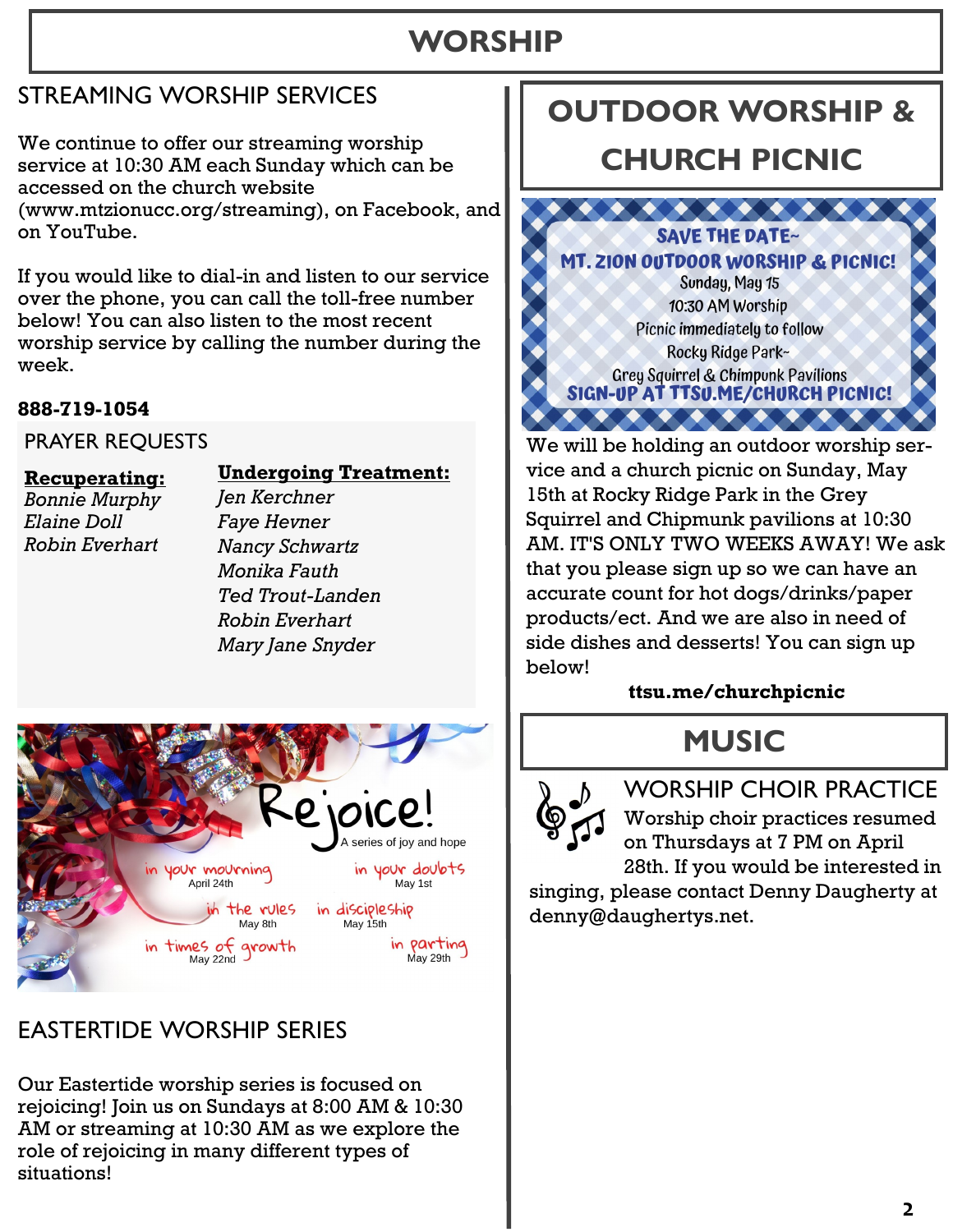# **SPRING YOUTH SCHEDULE**



Youth Group will be held on Sunday May 15th from 6:00-8:00 PM. You can sign up using the link below!

**ttsu.me/springyouth**

# **MAY CHILDREN'S MINISTRY**



Children's ministry during the month of May includes J-Walkers on Sunday, May 1st from 1:00-2:30 PM and Sunday Funday will be on Sunday, May 22nd from 1:00- 2:00 PM. You can sign up using the links below!

> **ttsu.me/jwalkers ttsu.me/sundayfunday**

## **SUMMER SPECIAL MUSIC**



Calling all musicians, vocalists, dancers, and those who would like to share their talents! We are looking for individuals to provide special music at our services over the summer. If you'd like to submit a video of you playing special music if you aren't able to be at church for any reason, please let Travis Pinci know (717-324-8511) so he can help to get it uploaded properly. If you need accompaniment, whether that be in-person or recorded,

please contact Travis Pinci and he'd be happy to provide it for you! You can sign up using the link below or in the side narthex! Thank you so much for sharing your time and talents!

#### **ttsu.me/specialmusic**

# **GRADUATE RECOGNITION**



We want to celebrate the accomplishments of our high school seniors and all those who are graduating this spring during a service on **Sunday, May 22nd.** We will share your biographical information with the congregation. If you are graduating high school this year, please send us what you were involved in in high school, anything you did with the church, future plans, etc. along with two photographs- one as a baby and one current photo. If you are g

raduating from higher education or another program, you can send us your degree and where you graduated from. If you could please send that information to pastordani@mtzionucc.org by **May 15th**, that would be greatly appreciated!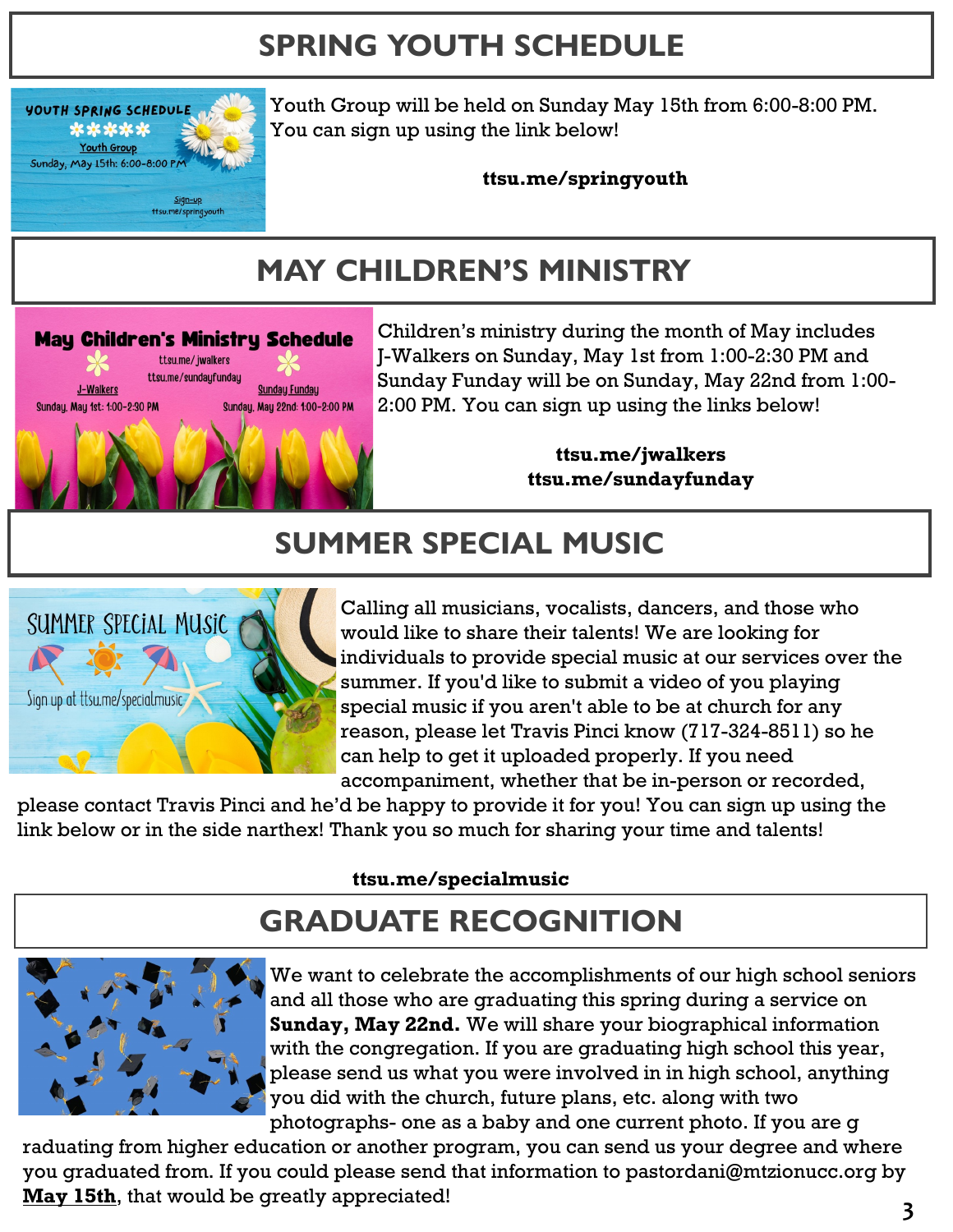# **SINGLES LUNCHES**

Calling all singles! Our singles group meets for lunch on the first Sunday of each month and any and all are welcome! The schedule for the luncheons can be found on the church calendar. If you have any questions, please contact Carol Hartman at 717-755-2588.

## **MISSIONS**

### MAY MONTHLY MISSION

**RIP** MEDICAL **DEBT** 

Our May monthly mission is the non-profit, RIP Medical Debt to help relieve the medical debt for people within our region. RIP Medical Debt purchases medical debt in bulk from healthcare organizations, and also works to help to give more opportunities to those who have been unfairly burdened with exorbitant medical fees. For every \$1 given, \$100

of medical debt is forgiven. Thank you for your donations to this important program.

### NORTHEASTERN FOOD PANTRY

The Northeastern Food Pantry is in need of the following items: **Juice, pudding (regular & sugar free), paper towels, ramen noodle packs, & tooth brushes.** There is a bin in the back narthex for your donations, and Nancy & Jeff Sleeger have graciously offered to take them to the food pantry. Thank you for your generosity!

### MR. SANDY'S HELPING HANDS UPDATE

Last Sunday our youth cooked and served a meal for Mr. Sandy's Food Run as part of their confirmation journey. This was the first time in over two years that a group came in-person to serve. Mission Core is so proud of our wonderful youth group. While there, we learned the last steps in completion of renovating a building (which will house many homeless people), they need to raise \$100,000.00. May 6th is "Give Local York". Mission Core is asking if you would consider supporting Mr. Sandy's. You can find the link in the weekly e-mails.

## GIVING @ MT. ZION UCC



You can drop donations in the offering plate at the back of the church on Sunday or send donations to Mt. Zion UCC at 1054 Ridgewood Road, York, PA 17406. You can also drop donations in the lockbox on the front porch of the church. Thank you for continuing your generous support!



E-giving continues to be the most efficient way to ensure your continued support of our church. E-giving sets up a recurring donation either once or twice a month. You can download, fill out, and send in the e-giving form from our website, www.mtzionucc.org. You can also find forms in the side narthex.



Also, Mt. Zion has just begun offering the option to give online or on your mobile device! Check out the flyer in the back or side narthex or the cards by the offering plates for more instructions!